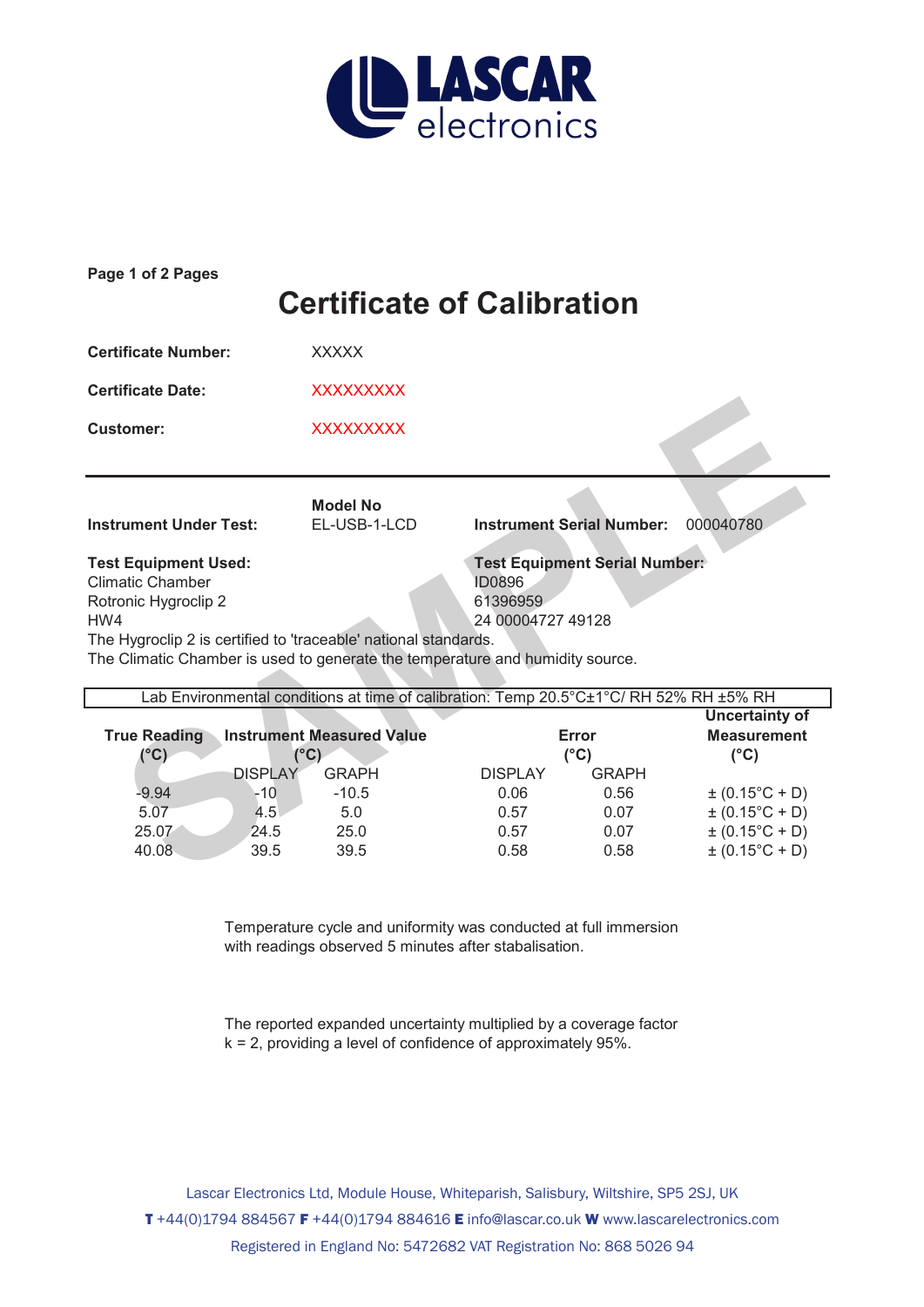

**Page 2 of 2 Pages Certificate No.** XXXXX

## **Qualification of Standard Used**

This is to certify that the stated instrument has been verified and calibrated at the measured values given in the results table on page 1 of this 2 page document using test equipment which itself has been calibrated and certified to the stated standard. The procedures and work instructions used to verify and calibrate the instrument are fully documented. **Qualification of Standard Used**<br>This is to certify that the stated instrument has been verified and calibrated at the measured<br>alues given in the results table on page 1 of this 2 page document using test equipment<br>which

The errors reported refer to measured values only with no account being taken of the instrument's ability to maintain its calibration.

Signed: \_\_\_\_\_\_\_\_\_\_\_\_\_\_\_\_\_\_\_\_\_\_\_\_\_\_\_

Authorised Signatory **Sean Wigmore**